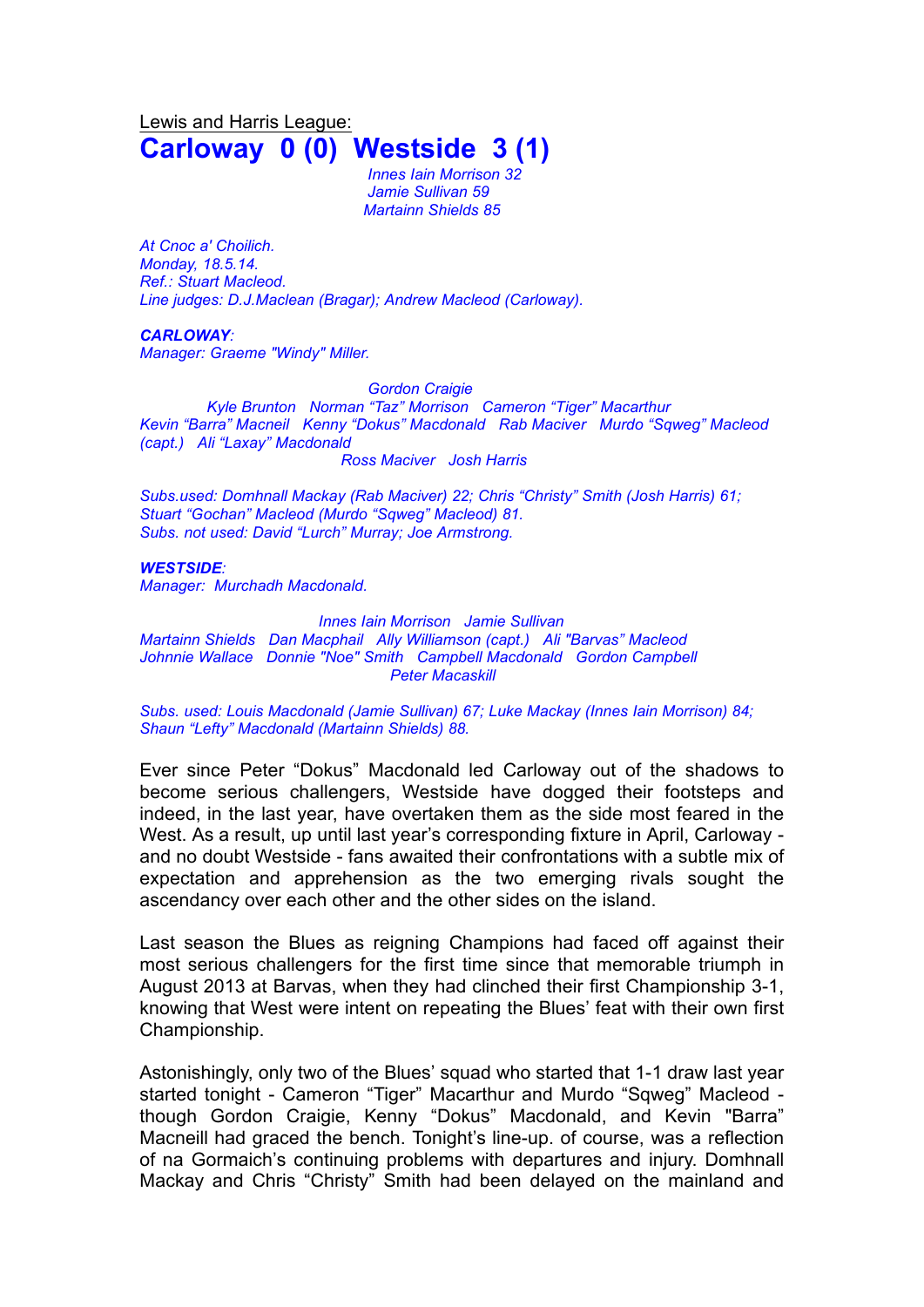could only arrive later to join the bench, while Billy Anderson, Andrew "Tago" Maciver, and Calum Tom Moody were unavailable. Jack Buchanan (swollen ankle) and Lee Johnson (hamstring) still joined the much-missed Donald "D.I." Maclennan in the treatment room. Hence, a makeshift back-line had to be conjured up, Kyle Brunton dropping back into an unfamiliar right-back role, with Norman "Taz" Morrison stepping to his right to centre-back, covered by Cameron "Tiger" Macarthur. Youngsters, Ross Maciver and Josh Harris, led, with "Dokus" dropping into the right side of a more recognizable midfield of "Barra", "Dokus", Rab Maciver, "Sqweg", and Ali "Laxay" Macdonald.

The Siarachs were not seriously affected by absence: Scott Graham was still globe-trotting, but former favourite, Johnny Wallace, had returned from Ness to slot in seamlessly at left-back as replacement for Duncan Maclean, while Jamie Sullivan continued up front beside Innes Iain Morrison, giving the lineup a settled appearance of stability in defence and central midfield, augmented by talent and pace on the flanks and in attack.

It was an astonishingly pleasant, windless evening, considering the monsoonlike afternoon experienced on the islands, George "Spy's" masterpiece trim and firm. Immediately Carloway tried to force the pace, "Barra" breaking clear on the right, but his whipped low cross from the touch-line, 14 metres from the bye-line, was a couple of metres too far for Harris in the centre. In 8 minutes, an inviting "Dokus" free-kick, curled in from 24 metres on the right, travelled a metre over the assembled heads in the penalty area. A minute later the same player had a right-footer charged down in the area for a corner to Macaskill's left, and the resultant "Sqweg" corner broke in awkwardly by the near post and had to be scrambled away by Wallace.

In 11 minutes Ali "Barvas" finally came to life, turning in round "Laxay", then sharp body-turned right past "Tiger" but his low slip to Williamson, 30 metres out in the centre, led to a "Sqweg" trip. Macdonald's chipped free-kick then forced Craigie to rush out to punch clear on his 6-metre area. A minute later "Dokus" was once more set up by "Sqweg" to move in to the right corner of the West box, then ride a Williamson tackle, but his right-footer curled a metre over the bar.

The Barvas men responded with Campbell receiving the ball back from "Barvas" to supply Macphail steaming diagonally across into the Carloway left, but his high cross,16 metres from the line, was a shade too high for the arriving "Barvas's" head and went straight up.

The departure of the influential Rab Maciver in 22 minutes seemed to presage a sea-change in central midfield, despite the arrival of Mackay. Maciver and Williamson had negated each other, with Macphail largely supportive, rather than creative, but Mackay naturally gravitated backwards to protect "Taz", as increasing signs of aggression from Morrison and "Barvas" began to test Brunton and "Tiger" with movement and pace. Carloway's main threat still centred on "Dokus", supplied by "Sqweg" and "Barra", with Ross Maciver and Harris lone wolves up front, easy meat for Wallace, "Noe" and Campbell.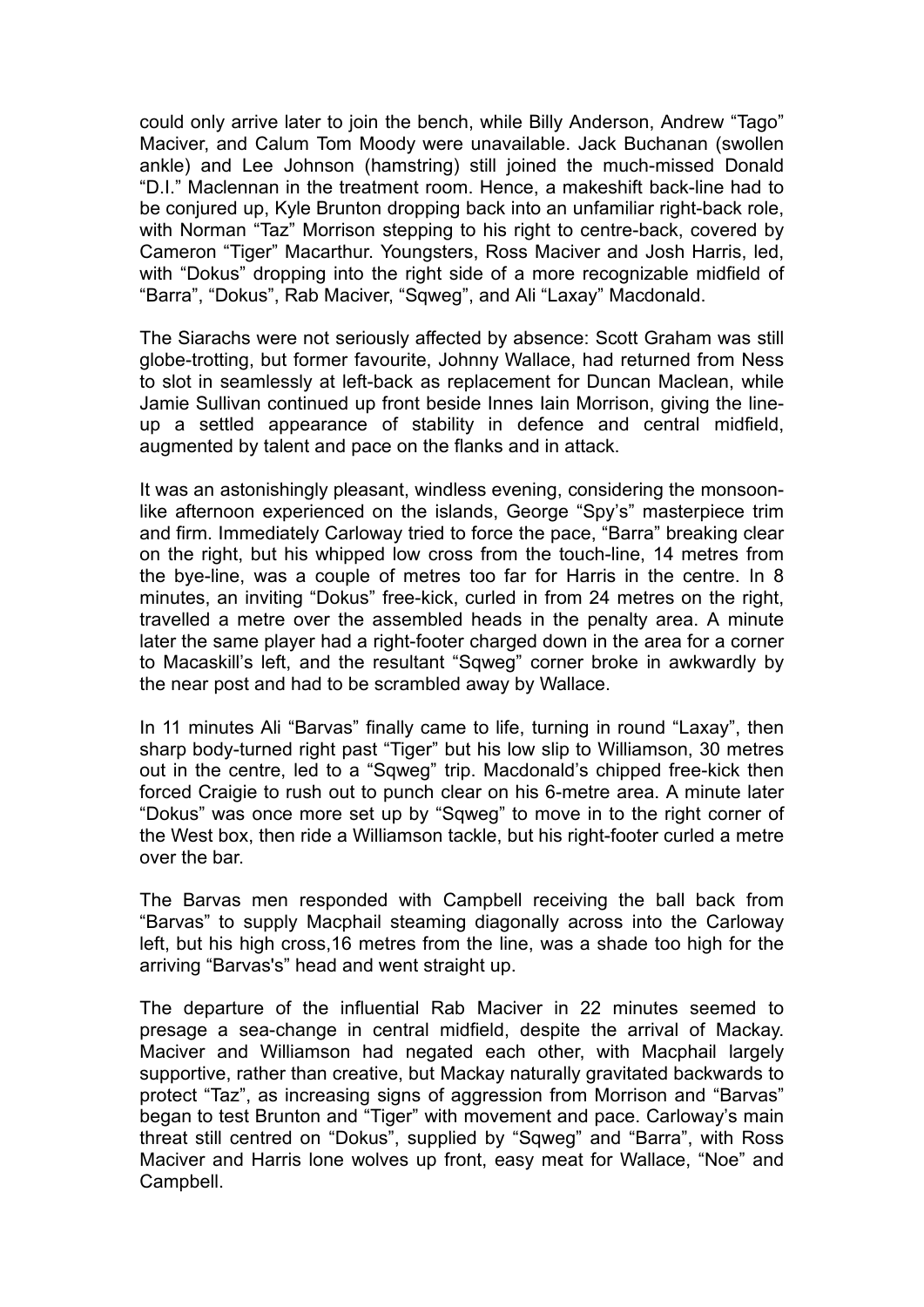In 25 minutes a Williamson diagonal allowed "Barvas" to break right, cut in, then reverse-diagonal to Campbell coming forward to 20 metres from the bye-line. "Barvas" connected, but his header flew up and left, where Williamson managed to reverse-head inwards from the far bye-line, leading to an unholy melée in front of Craigie, before "Taz" launched the ball into orbit.

Mackay then released the breaking "Barra" down the right, but his swinging cross,18 metres from the line, flew across behind the charging Harris. However, in 32 minutes the wheels finally came off the Carloway wagon: a cleared ball led to a tussle among Shields, "Barra", and Wallace on the left centre-line. The left-back then sent a delicately flighted forward pass for Morrison to ghost wide on the left off Brunton and into the box, draw Craigie, then chip a cool left-footer over the keeper and into the top, opposite corner of the net (**0-1**).

Two minutes later "Dokus" won the ball on the right centre-line, then released Maciver through the centre. Under pressure from Macdonald, he made the edge of the box, but pulled his low left-footer a metre wide of Macaskill's lefthand post. In 37 minutes Morrison was supplied on the left edge of the Carloway area, then slipped the ball wide to the breaking Shields but Craigie managed to beat his shot away, low to his right. The corner was cleared for another, which was back-heeled in low by the near post. A first and second stab at the ball were blocked by Craigie, the second rebounding upwards where a reflex Williamson header somehow managed to travel a foot over the bar from 6 metres.

The half concluded with another vicious corner on the Carloway right forcing Craigie to claw the ball away from under his bar.

## **Half-time: Carloway 0 Westside 1**

No doubt, na Gormaich were happy to hear the half-time whistle, after a torrid final ten minutes to the half. The Siarachs appeared to have stepped up a gear after the opener, exploiting perfectly the disintegration of a united opposing midfield and challenging a lack of organised cover in defence and pace on the flanks, especially the left.

The pass/move/pass La Liga technique, beloved by Lochs, and to a certain extent Point, was replicated exactly tonight by West, and, like Point, with Sam Macsween and Ali "Wally" Maciver, they were endowed with the additional twin bonuses of elusive, multi-talented front men in Innes Iain Morrison and "Barvas". Whenever they contributed, the Blues simply could not get "*on*" them. The Usain Bolt-style of Sullivan was also a major headache. It's debatable whether or not it would have made a major difference if Mackay had adopted a Beckenbauer role on coming on, rather than that of Makelele, as "Taz" was not the problem; it was vulnerability on the wings, and a lack of organized supply lines to the unused Maciver and Harris.

If Westside had moved up a gear midway through the first half, they moved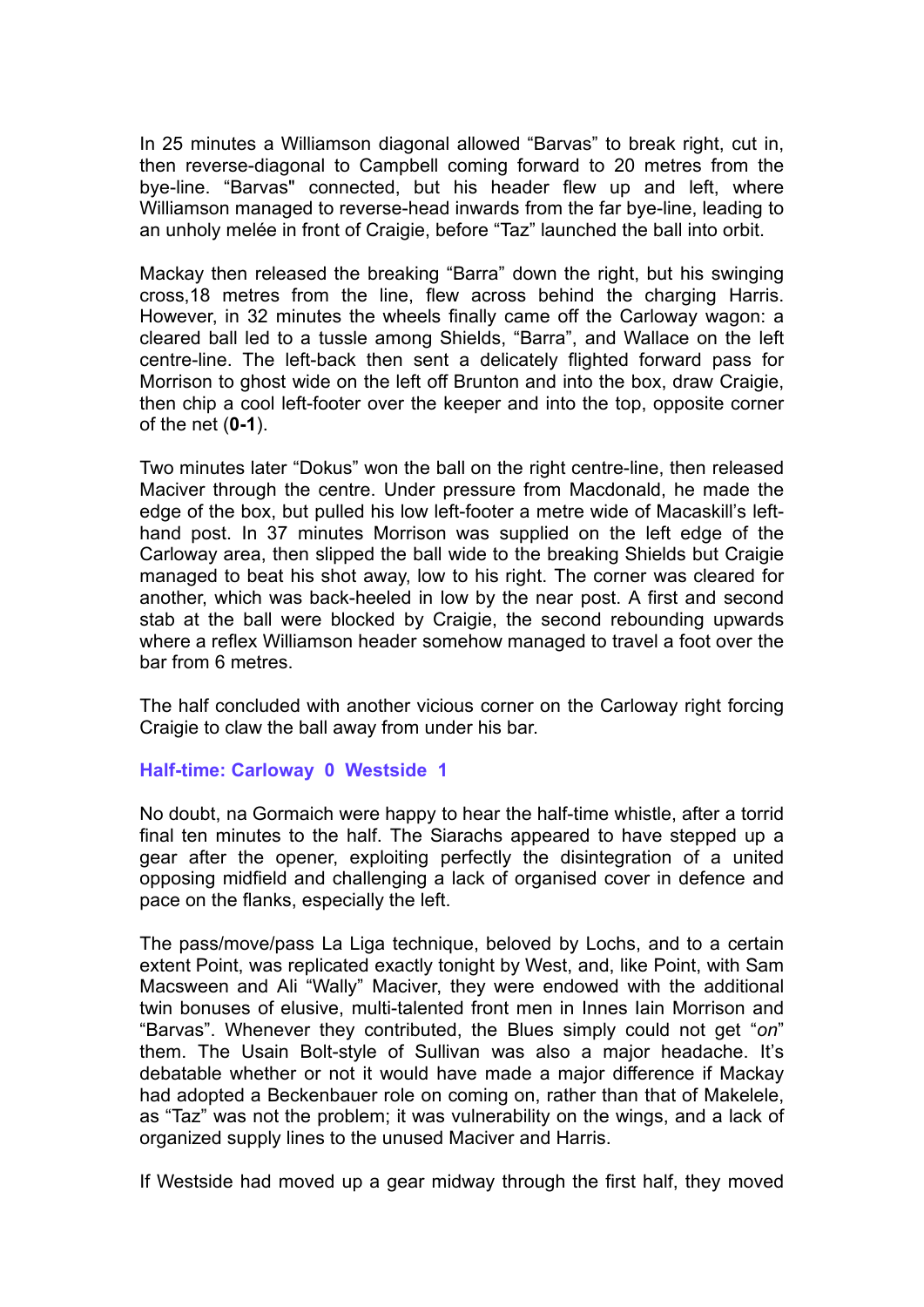up yet another in the second, as Carloway increasingly fragmented into a loose defensive mode. A delightful piece of keepie-uppie on the edge of the Siarach box did allow "Dokus" a sight of Macaskill in 49 minutes, but the finish went straight to the keeper. In 54 minutes, however, Craigie was tested much more severely when a sweeping Barvas move was initiated by "Noe" finding Shields free on the left touch-line, just inside the Blues' half. The winger, in turn, dispatched an exquisite diagonal inwards and across to the right where "Barvas" made 20 metres from the bye-line to send an inch-perfect cross straight to the head of the arriving Morrison,10 metres out in the centre. Nevertheless, "Van Der Sar" managed superbly to finger-tip the ball away to his right.

In quick succession, two "Barvas" runs saw him, first, leave "Laxay" for dead, then fox "Tiger" by turning inwards along the line of the box, but his left-footer went straight to Craigie; then a blistering run the length of the right of the field, left defenders chasing him like a comet's tail, but his final strike from 18 metres was a metre too high over Carloway's left-side bar. A minute later the contest was effectively over when a "Barvas" pass from just inside the Carloway half, on the right, appeared to have been covered by "Taz", but his attempted boot clear rebounded off Sullivan behind the defender, allowing the fast-reacting youngster to race into the box, stay calm, then stroke a low right-footer from 16 metres to the right of the helpless keeper and into the far corner of the net (**0-2**).

Na Gormaich's priorities now became clear, with Smith immediately replacing Harris. Westside, in their turn, switched the engine to "idle", content to stay safe, aware that they had Morrison, Sullivan, and "Barvas" to inject pace and movement at will and create. Calloway huffed and puffed but lack of a functioning, united midfield caused little concern to the opposition.

In 64 minutes the ever-tenacious Maciver did manage to win the ball midway within the Siarach half and supply "Barra" breaking right, but his strong, low cross,16 metres from the bye-line, came too early for the arriving front-men.

Five minutes later a through ball sent Morrison scampering into the left of the Blues' box, but as he turned inwards, "Tiger" just managed to whip the ball away from him, for the arriving "Barvas" to chip in a neat right-footer which spun past Craigie's right-hand post from 20 metres.

The pace of the game rapidly declined to that of a bounce game, before Westside finally confirmed its outcome in the 85th minute through a neat piece of personal skill from Shields. Receiving a "Noe" pass midway within the Blues' half, he turned swiftly inwards off "Gochan", showed the ball to "Tiger", then roared past him to his right. As Craigie rushed out, he swung a low left-footer across him and via his fingertips into the far corner of the goal (**0-3**).

Na Gormaich's final attack, with "Laxay", "Sqweg", and "Dokus" breaking 3 on-2 was their first shot on target of the half, with "Dokus" checking, then from 18 metres sending in a high right-foot shot that Macaskill held high.